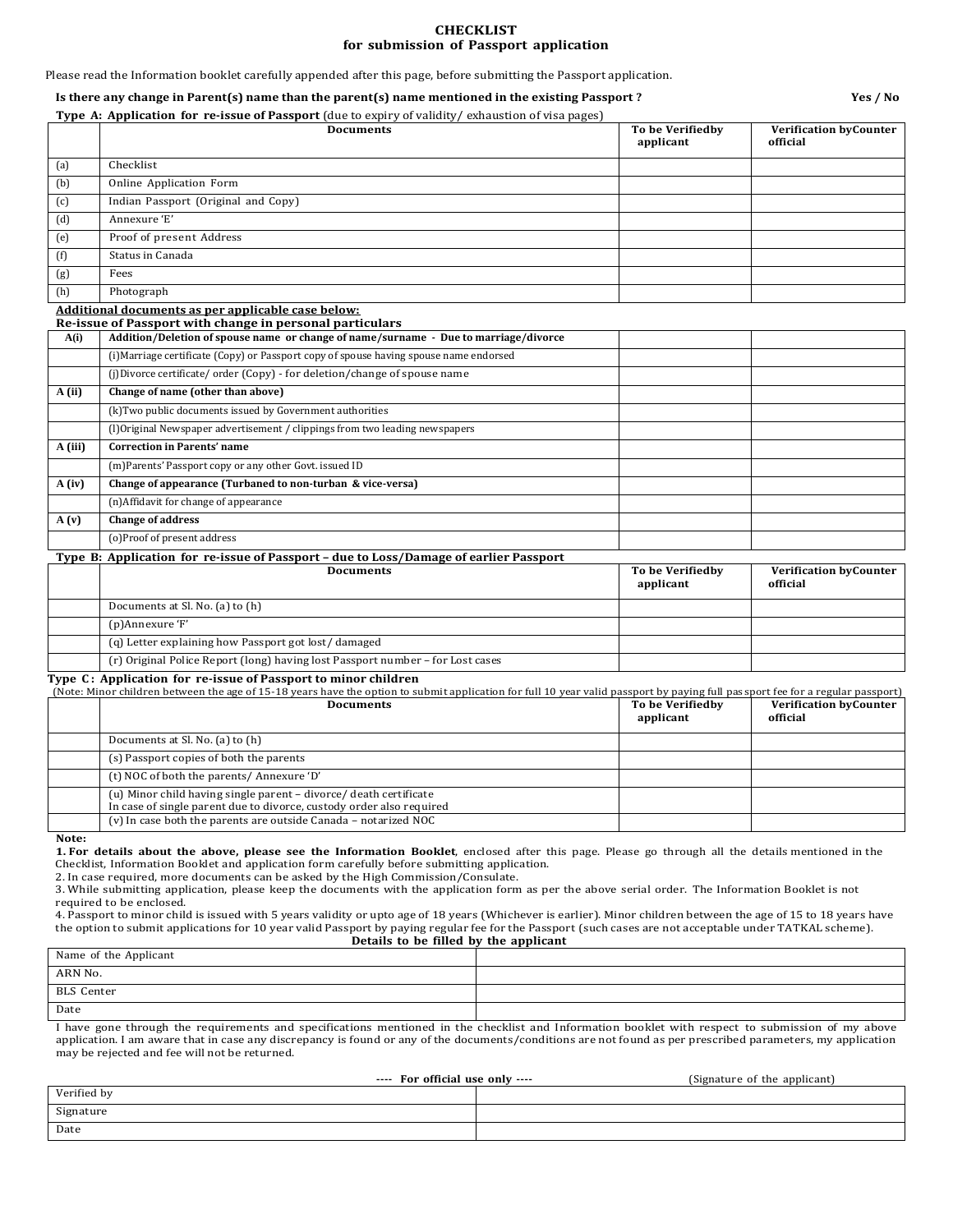# **Information Booklet for submission of Passport application**

**\*\*\***

## **Type A: Application for re-issue of Passport**

(Due to expiry of validity/ exhaustion of visa pages)

All the Indian citizens are required to hold a valid Passport all the time while they are outside India. Application for re-issue of Passport can be submitted when the remaining validity of Passport is less than 1 year.

Application for the re-issue of Passport can be submitted with the documents as prescribed in the checklist above. The details with regard to each document is elaborated below:

### **Question in the checklist about the Parent(s) name :**

While answering the question in the Checklist about Parent(s) name in the Passport application, please check the name of parents as mentioned in the current Passport.

In case you there is no change in the parent(s) name and you wish the name of parent(s) as printed in the previous passport to be continued and printed in next Passport, please answer "No".

In case there is a change in the parent(s) name from the existing passport, and you wish the changed parents(s) name to be printed in the next Passport, please answer "Yes". For this you are required to enclose documentary proof of parents name as prescribed at sl. No. (m).

# **(b) Online Application Form:**

i) The online application for Passport must be completed and submitted online. The form can be filled up and submitted online at the below link: <https://embassy.passportindia.gov.in/>

ii) In the online form must select the correct office (Indian High Commission / Consulate), based on the place where you reside in Canada and the Consular jurisdiction of Indian High Commission / Consulate. The consular jurisdiction can be viewed at: <https://www.hciottawa.gov.in/pages?id=4&subid=120>

iii) While submitting online application form, under 'applying for column' please select "Reissue" and under 'Type of Application' select "Normal", unless you wish to specifically apply for "Tatkaal" passport. Please note "Tatkaal" passport service is available only at Consulate General of India, Toronto & Vancouver and not at High Commission of India, Ottawa. Besides under "Tatkaal" you are required to pay higher fee. Tatkaal Passport is not applicable for reissue of Passport due to Loss/Damage of previous passport.

iv) Applicants between age of 15-18 years i.e., Minor children have the option to submit application for full 10 year valid passport by paying full passport fee for a regular passport. In general Passport to all minor child is issued with 5 years validity or upto age of 18 years, whichever is earlier.

v) In the online application form, the first address / Printable address to be filled as your 'Present address' and proof of the same present address is required to be provided with the Passport application. The applicant having no address proof of Canada (tourist/visitor in Canada) may fill up address of their regular place of stay in India/out of Canada.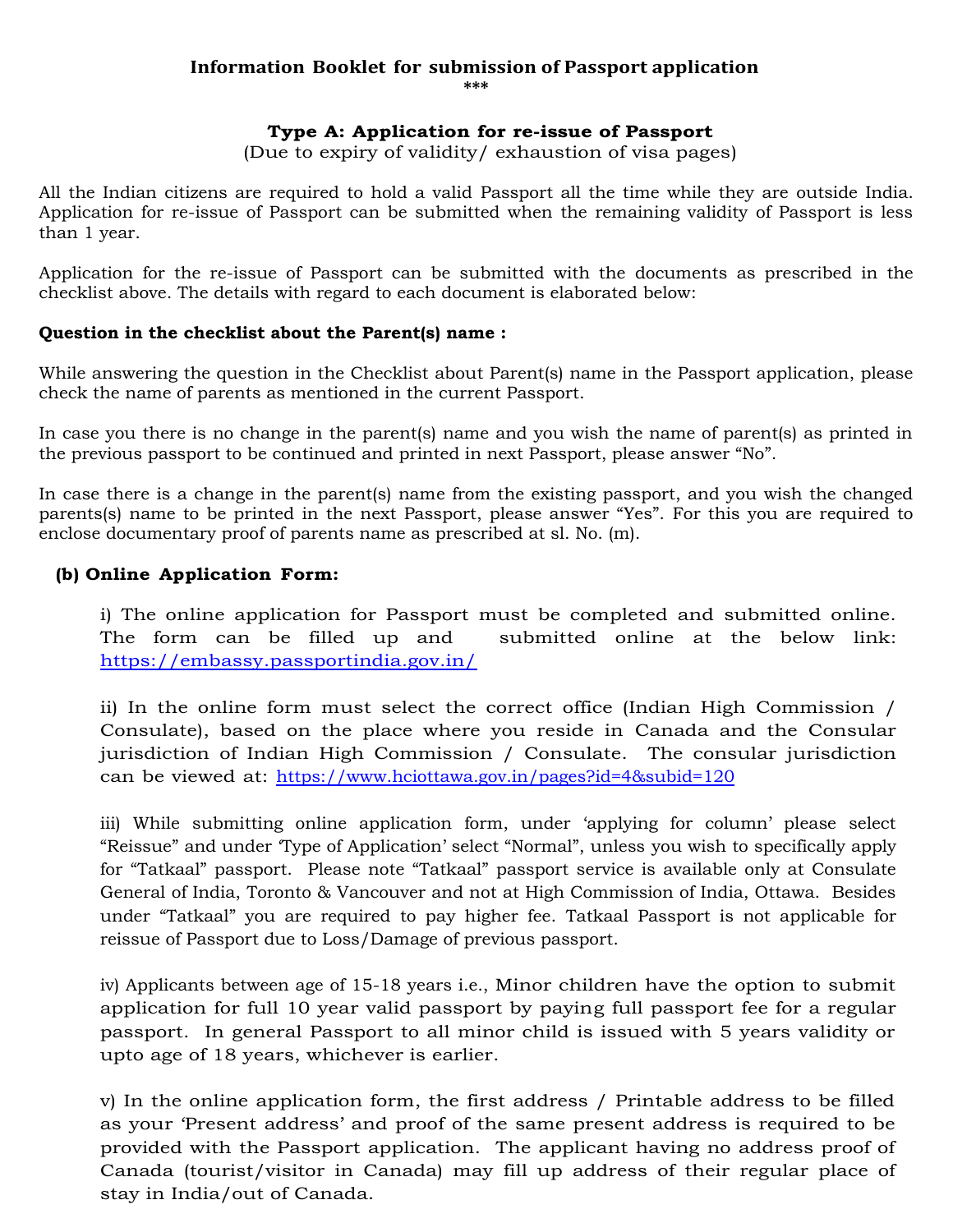vi) After online submission of application form, no changes can be made manually / hand writing. In case of any error / changes, please fill a fresh new online application form and use that for further use and submission to BLS for processing of Passport application.

Signature on the Application Form

 vii) On Page 1 – The applicant is required to sign below the photograph within the given box. In case of minor applicant (below the age of 18 years) who cannot sign, affix left hand thumb impression for boys and right hand for girls.

viii) On last page - The applicant is required to sign within the given box. In case of minor applicant (below the age of 18 years) either parent to sign the application form.

# **Please note:**

i) BLS International officials cannot edit or make any changes to your online application form.

ii) High commission/ Consulate reserves the Right to Call for Additional Documents, as considered necessary.

# **(c) Indian Passport (Original and copy)**

All the Passport applicants are required to enclose Self-attested photocopy of its first two and last two pages of Passport with their re-issue of Passport application. Must enclose copy of the observation page (if any) related to change of name/ surname, ECR/Non-ECR (ECNR), etc.

# **(d) Annexure 'E'**

Please provide self-declaration in the form of Annexure 'E' about the undertaking that the applicant has not obtained foreign citizenship. The format of Annexure 'E' can be seen at link below:

# <https://www.blsindia-canada.com/annexures/ANNEXURE-E.pdf>

In the annexure 'E', the applicant is required to fill up the present address and other details. Please strike off point number 3 to 7, whatever is not applicable.

# **(e) Proof of address**

In the online application form, the first address / Printable address to be filled as your 'Present address' and proof of the same present address is required to be provided with the Passport application. The applicant having no address proof of Canada (tourist/visitor in Canada) may fill up address of their regular place of stay in India/out of Canada.

Please enclose any one of the following document as proof of present address: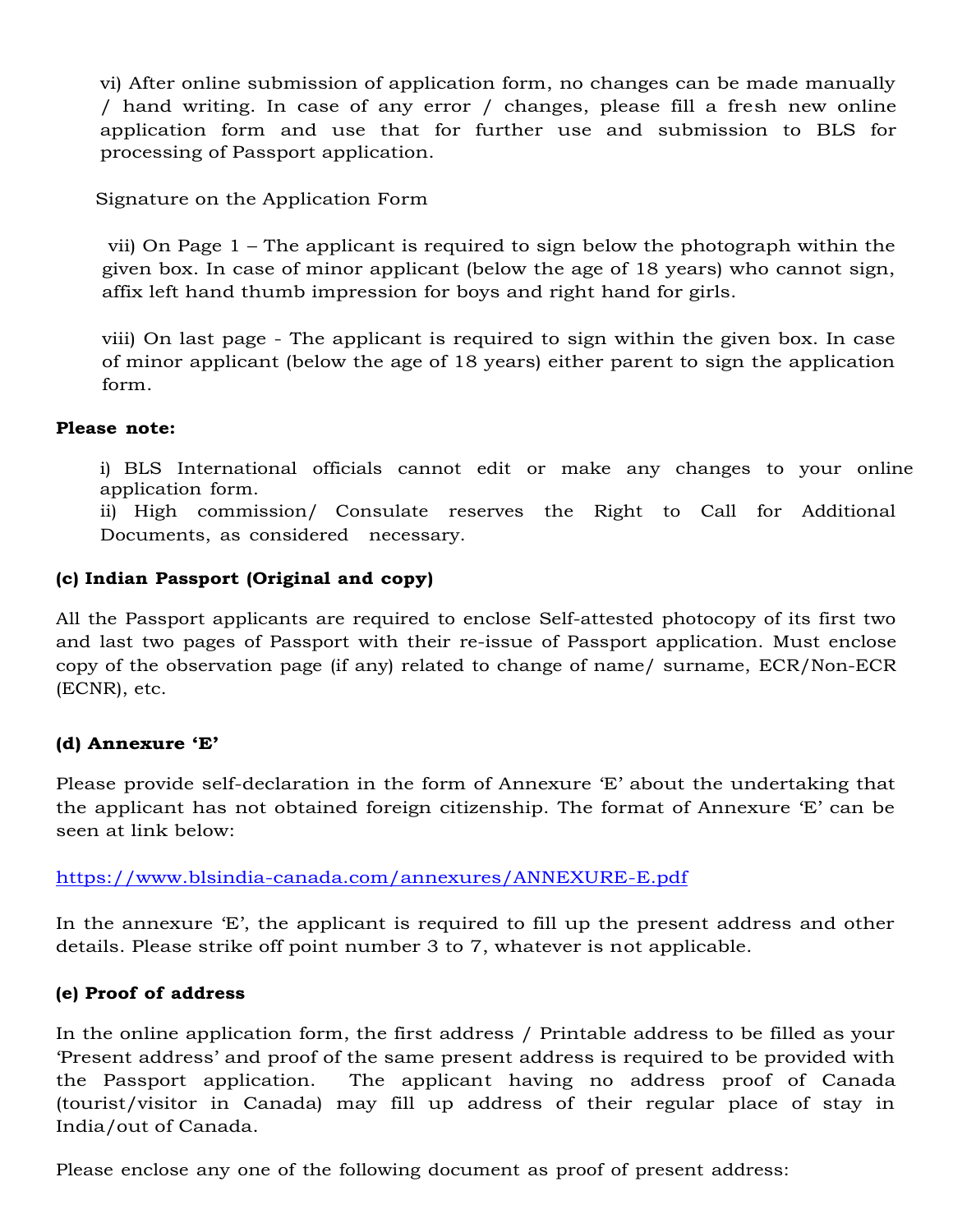- i) Driving License
- ii) Photo ID issued by the Provincial Government having address
- iii) Utility Bills(Electricity/water/Gas/Phone/Internet etc)-must be recent

Note 1: For Minor children – Proof of address of the parent to be submitted.

 2: Tourist / Visitor (Parents, etc) in Canada not having proof of address in their own name can submit the Passport application with proof of address of their son/daughter studying / working in Canada with a covering letter and document establishing relationship. In such cases only Short Valid Passport (2 years) can be considered.

# **(f) Status in Canada**

The Passport applicant is required to enclose copy of - Work permit/ Study permit/ PR with Landing paper. The original document is required to be presented for verification while submission of Passport application on counter/walk-in.

If PR card/work permit/study permit is expired, please submit Expired PR card/work permit/study permit (copy) with payment receipt of renewal application.

If applicant is on Visitor visa – Please enclose the following additional documents of Sponsor:

- (i) Passport copy
- (ii) If sponsor is non-Canadian Passport holder Status in Canada
- (iii) Proof of address in Canada
- (iv) Covering letter from sponsor stating relation with the applicant
- Passports of applicants on short term visas or visitor permits will be renewed for a period of 2 years. (In case of Minors it will be 2 years or till date of becoming 18 years old, whichever is earlier)

### **(g) Fees:**

The fee details for PCC application are available at below link:

# **[https://www.blsindia-canada.com/ottawa-jurisdiction/new-booklet-or](https://www.blsindia-canada.com/ottawa-jurisdiction/new-booklet-or-renewal.php)[renewal.php](https://www.blsindia-canada.com/ottawa-jurisdiction/new-booklet-or-renewal.php)**

Passport to minor child is issued with 5 years validity or upto age of 18 years. Minor children between the age of 15 to 18 years have the option to submit applications for 10 year valid Passport by paying regular fee for the Passport.

The fee can be paid by:

(i) Cash / debit card / certified cheque / DD / PO - for walk in applications

(ii) Certified cheque/DD/PO in favor of 'BLS International Services Canada Inc.' for – postal applications

### **(h) Photograph**

Two photographs as per below specification are required to be provided with the Passport application. Photograph must be of the size and specifications as prescribed below:

i) Size – 2 inch x 2 inch(51 mm x 51 mm) ii) Background –Background should be plain white colored with iii) Clothes – Dark colour iv) Eyes – Open

Please see the below link for the correctness of the Photograph. Cross check each and every example to confirm if it is matching with the required parameter of the Photograph.



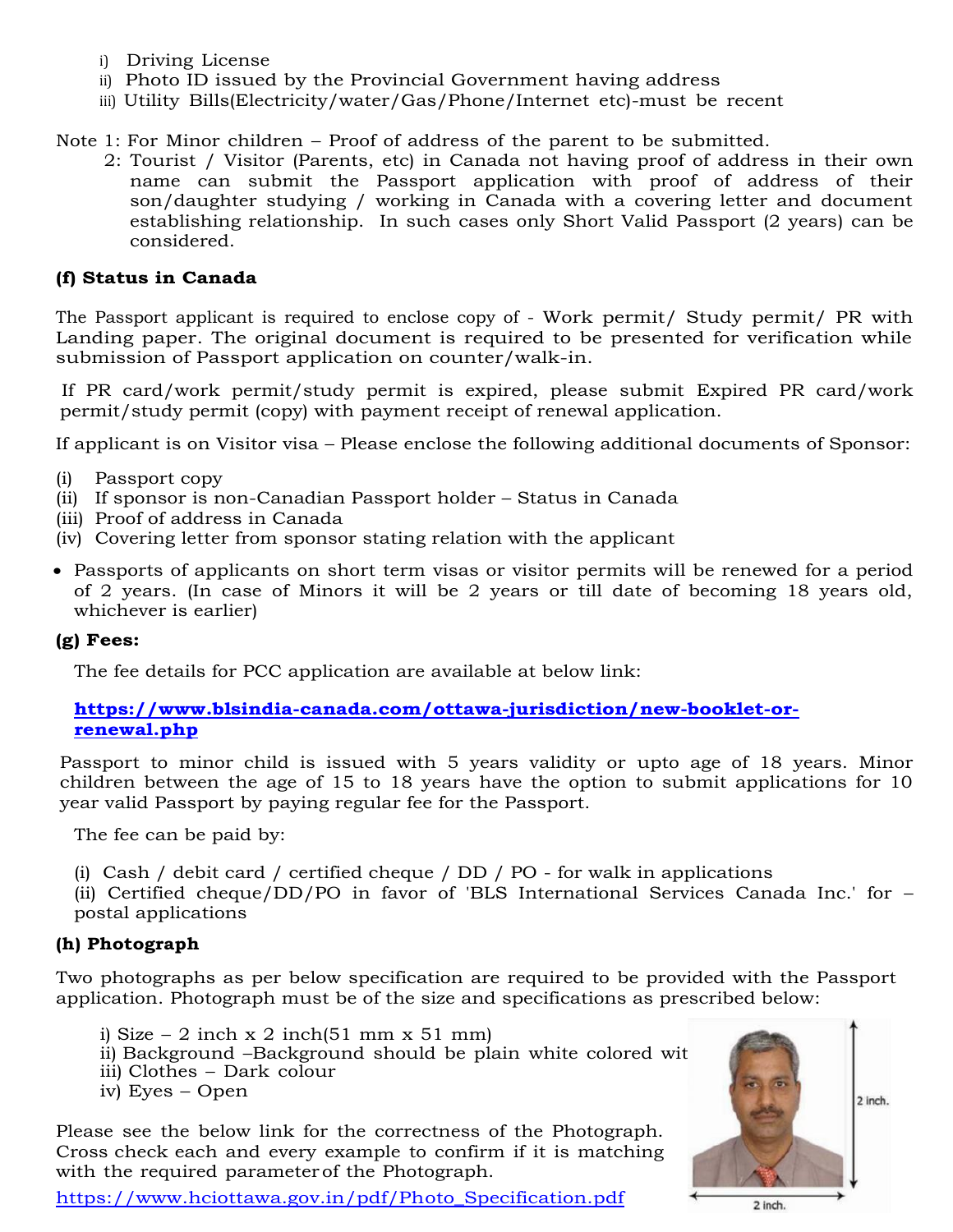# **Additional documents as per applicable case below**

# **Type A: Re-issue of Passport with change in personal particulars**

## **Type A(i) : Addition/Deletion of spouse name or change of name/surname - Due to marriage/divorce**

#### **(i) Marriage certificate (copy)**

i) Photocopy of registered marriage certificate should be provided with the application **or**

Passport copy of spouse having spouse name endorsed/ at the last page of Indian Passport.

#### **For Deletion / change of Spouse name due to Divorce**

#### **(j) Divorce certificate/ order (copy)**

i) Photocopy of divorce certificate should be provided with the application

#### **Type A(ii): Change of name (other than above)**

#### **(k) Two public documents issued by Canadian/ Indian authorities**

Applicant desirous to change their name in new Passport is required to provide two documents/ IDs in new name issued by Government authorities.

#### **(l) Original Newspaper advertisement/ clippings from two leading newspapers notifying change of name**

Applicant desirous to change their name in new Passport is required to provide two Original newspaper advertisement/ clippings from any two leading newspapers notifying change of name. The following may be noted in this regard:

i) One advertisement should be from the area of the applicant's permanent address in India. Other from the applicant's present address in Canada

ii) The advertisement should be in English language and less than 06 months old.

iii) Full page in original should be provided. No cuttings will be acceptable.

iv) Format of newspaper advertisement/ clippings may be as under:

### **For adults:**

| son/daughter of                              | <i>resident</i> of | (full                    |
|----------------------------------------------|--------------------|--------------------------|
| address in India), and presently residing at |                    | (full address in Canada) |
| do hereby change my name from                |                    | with immediate effect.   |

#### **For minors:**

*I, \_\_\_\_\_\_\_\_\_\_\_\_\_\_, father/mother of \_\_\_\_\_\_\_\_\_\_\_\_\_\_\_\_, resident of \_\_\_\_\_\_\_\_\_\_\_\_\_\_\_\_\_\_\_\_\_ (full address in India), and presently residing at \_\_\_\_\_\_\_\_\_\_\_\_\_\_\_\_\_\_\_\_, (full address in Canada) do hereby change the name of my son/ daughter from \_\_\_\_\_\_\_\_\_\_\_\_\_\_\_ to \_\_\_\_\_\_\_\_\_\_\_, with immediate effect.*

### **Type A(iii): Correction in Parents' name**

### **(m) Parents' Passport copy or any other Govt. issued ID**

In case there is variation in the parent(s) name from the previous Passport, then the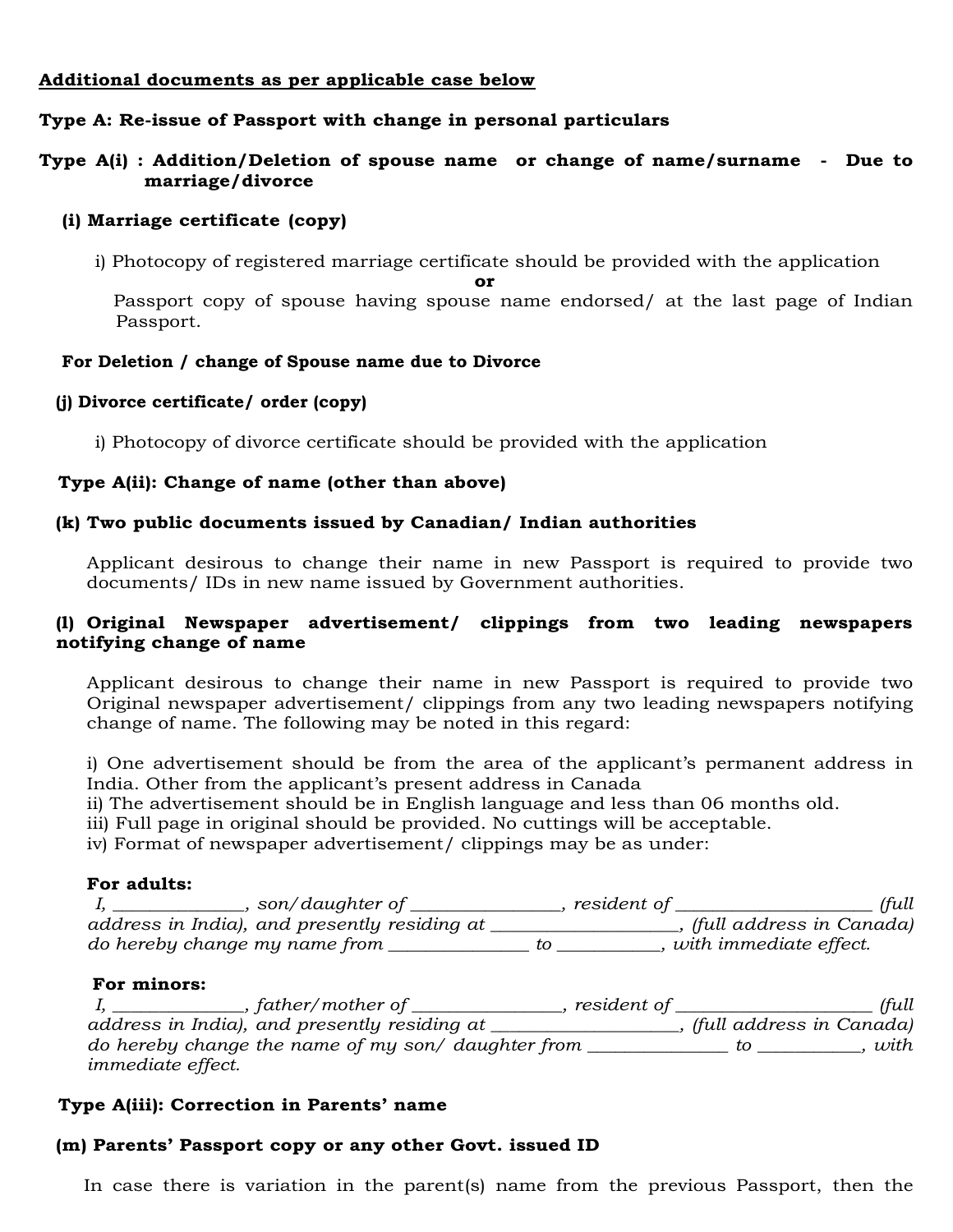applicant is required to provide documentation establishing the correct name of the parent(s) as filled in the Passport application.

In this regard the applicant is required to provide copy of the Passport of the parent(s) showing correct name of the parent(s).

If copy of parents' passport not available, may kindly provide copy of any other Govt. issued ID like Aadhar card, Voter ID, Driving license etc.

# **Type A(iv): Change of appearance (Turbaned to clean shaven & vice-versa)**

# **(n) Affidavit for change of appearance**

In case there is change in appearance of the Passport applicant, the applicant is required to enclose documentary proof with regard to his change in appearance. Such instances may be due to the applicant who has been earlier wearing turban and now changed appearance or vice versa.

# **Type A(v):Change of address**

### **(o) Proof of present address**

In case the applicant wishes to change the address as printed in the previous Passport, the applicant is required to provide copy of address proof as mentioned in the Passport application.

If the address change is of India, the applicant is required to enclose any of the address proof in his/her name as below:

i) Aadhar Card, Voter ID, Driving license, Bank Passbook etc.

In case the change of address/ new address is of Canada, any of the prescribed as mentioned at Sl. No. (e) in the checklist is required to be provided.

### **Note:**

# For applicants on Tourist Visa or visitor record, please enter the Indian address under 'Address to be printed' and 'other addresses' will be Canadian address on the application form.

## **Type B: Application for re-issue of Passport – due to Loss/Damage of earlier Passport**

### **(p) Annexure 'F'**

Applicants submitting the Passport application due to Loss/ Damage of their earlier Passport are required to enclose self-declaration in the form of Annexure 'F' with the Passport application. The format of Annexure 'F' can be seen at link below:

# **<https://www.blsindia-canada.com/annexures/ANNEXURE-F.pdf>**

In the annexure 'F', the applicant is required to fill up the present address and other details. Please strike off point number 1 to 6, whatever is not applicable.

# **(q) Covering letter explaining how Passport got Lost/Damaged**

The applicant has to write a simple covering letter addressed to High Commission/Consulate explaining the circumstances which led to Loss/Damage of his/her previous Passport.